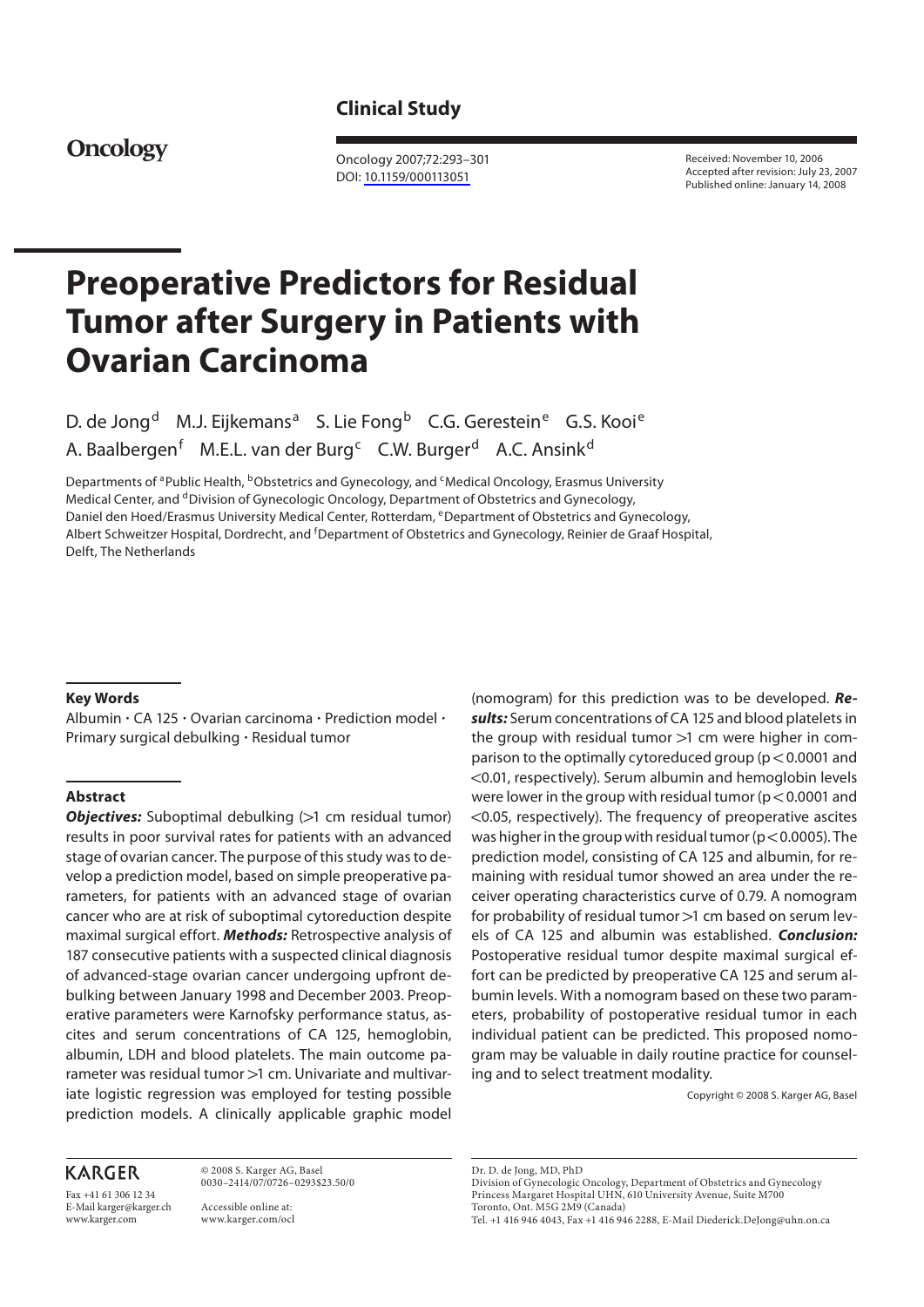#### **Introduction**

 Ovarian cancer is the second most frequent gynecological cancer in developed countries. It is the fourth most common cause of cancer-related death in women worldwide, accounting for 5% of all cancer deaths in women [1]. Efficient and cost-effective screening tools for ovarian cancer are currently unavailable [2–5] . As a result of the insidious onset of ovarian cancer, at least two thirds of cases remain undetected before disease progression to an advanced stage [6]. Common features of patients with advanced ovarian cancer are ascites, a decreased Karnofsky performance status (PS), thrombocytosis, anemia, and elevated serum levels of cancer antigen 125 (CA 125) and lactate dehydrogenase (LDH) [7– 11]. In addition, transvaginal sonography or computed tomography may disclose enlarged ovaries [12], pelvic mass, ascites, lymphadenopathy, omental cake and peritoneal implants [13].

 In the Netherlands, the mean 5-year survival rate of women with epithelial ovarian cancer is 43%; however, up to 65% will eventually die from the disease [14] . Current standard management of ovarian cancer patients consists of surgical staging in early-stage disease [International Federation of Gynecology and Obstetrics (FIGO) IA–IIA]. In case of an advanced stage of ovarian cancer (FIGO IIB–IV), staging is followed by upfront debulking in a maximal effort to achieve an optimal cytoreduction. Without exception, these patients are subsequently treated with chemotherapy [15, 16]. However, in a subset of patients, this might not be the most effective approach since optimal cytoreduction may not be achieved in all patients by upfront surgical debulking [17–21] .

 Prior to surgery, identification of patients with an advanced stage of epithelial ovarian carcinoma with a low chance of optimal cytoreduction is highly desirable. It has been suggested that in patients with preoperative CA 125 levels > 586 IU/l, residual tumor may be present postoperatively despite upfront debulking [8] . In addition, the parameters hemoglobin, blood platelets, albumin and LDH may help to identify patients who benefit most from primary surgical cytoreduction [9, 22–24] .

 This observational longitudinal study was designed to identify preoperative predictors of patients with ovarian cancer remaining with residual tumor despite maximal surgical effort. In addition, with the prediction model, a clinically simple tool for predicting the chance of residual tumor in each individual patient was to be designed.

#### **Patients and Methods**

 *Selection of Patients and Study Design* 

 By power analysis, based on previous studies and an incidence in ovarian carcinoma of 1,138 new cases/year in the Netherlands, a minimum of 151 patients was required to enter the study [8, 25] . Subsequently, between January 1998 and December 2003, 187 consecutive patients with ovarian cancer initially treated by surgical staging and upfront surgical debulking were retrieved from the Ovarian Cancer Database. Eligibility criteria for inclusion in this study were clinical suspicion of advanced-stage ovarian cancer in patients undergoing surgical staging followed by an upfront surgical debulking procedure. The clinical staging of patients was based on clinical characteristics, radiodiagnostics (CT scans and/ or ultrasound) and laboratory results. All identified patients underwent primary surgical staging and subsequent cytoreduction by qualified gynecologic oncologists in three affiliated specialized centers. Patients with a chance finding of ovarian carcinoma, previous neoadjuvant chemotherapy, benign ovarian disease and those with a coexistence or history of cancer were excluded from analysis. This study was approved by the Medical Ethical Committee and informed consent of the patients was obtained. In addition, this study was performed according to the standards outlined in the Declaration of Helsinki.

#### *Preoperative Workup and Surgical Procedure*

 In this analysis, age was defined as age at the time of diagnosis. Clinical condition of the patients was scored by means of the PS. Patients underwent physical examination and transvaginal sonography. CT scans were electively made at the discretion of the attending physician. Blood samples for the determination of serum CA 125, blood platelet count, hemoglobin, albumin and LDH were taken prior to surgery. CA 125 levels were assessed by enzyme immunoassay (Roche E170) using a sandwich method with chemiluminescence (Roche Diagnostics, Almere, The Netherlands). The inter- and intra-assay coefficients of variation were 2.8 and 0.2%, respectively. Serum levels of LDH and albumin were assessed by a Hitachi 917 system (Roche, Mannheim, Germany). The blood platelet count and hemoglobin were assessed using a Sysmex XE 2100 system (Sysmex, Kobe, Japan).

 Surgical staging and upfront debulking was performed by an abdominal midline incision with sampling of any ascitic fluid, total hysterectomy, bilateral salpingo-oophorectomy and omentectomy. When indicated, tumor bulk was resected in addition to biopsy samples of suspicious areas. Blind samples of the paracolic and parahepatic peritoneum were taken. Bowel and lymph node dissections were performed if required to achieve an optimal cytoreduction, defined as residual tumor  $\lt 1$  cm [26].

#### *Staging and Tumor Assessments*

 The stage of the disease was described as defined by FIGO [27] . Tumors were histologically classified as serous, serous papillary, mucinous, endometrioid, clear cell, undifferentiated tumor and miscellaneous (leiomyosarcoma, mixed Müllerian sarcoma, Brenner tumor and granulosa tumor), respectively. Differentiation was classified as well (grade 1), moderately (grade 2), and poorly differentiated (grade 3) [28]. Data regarding size and location of postoperative residual tumors, FIGO staging and histological grading were collected.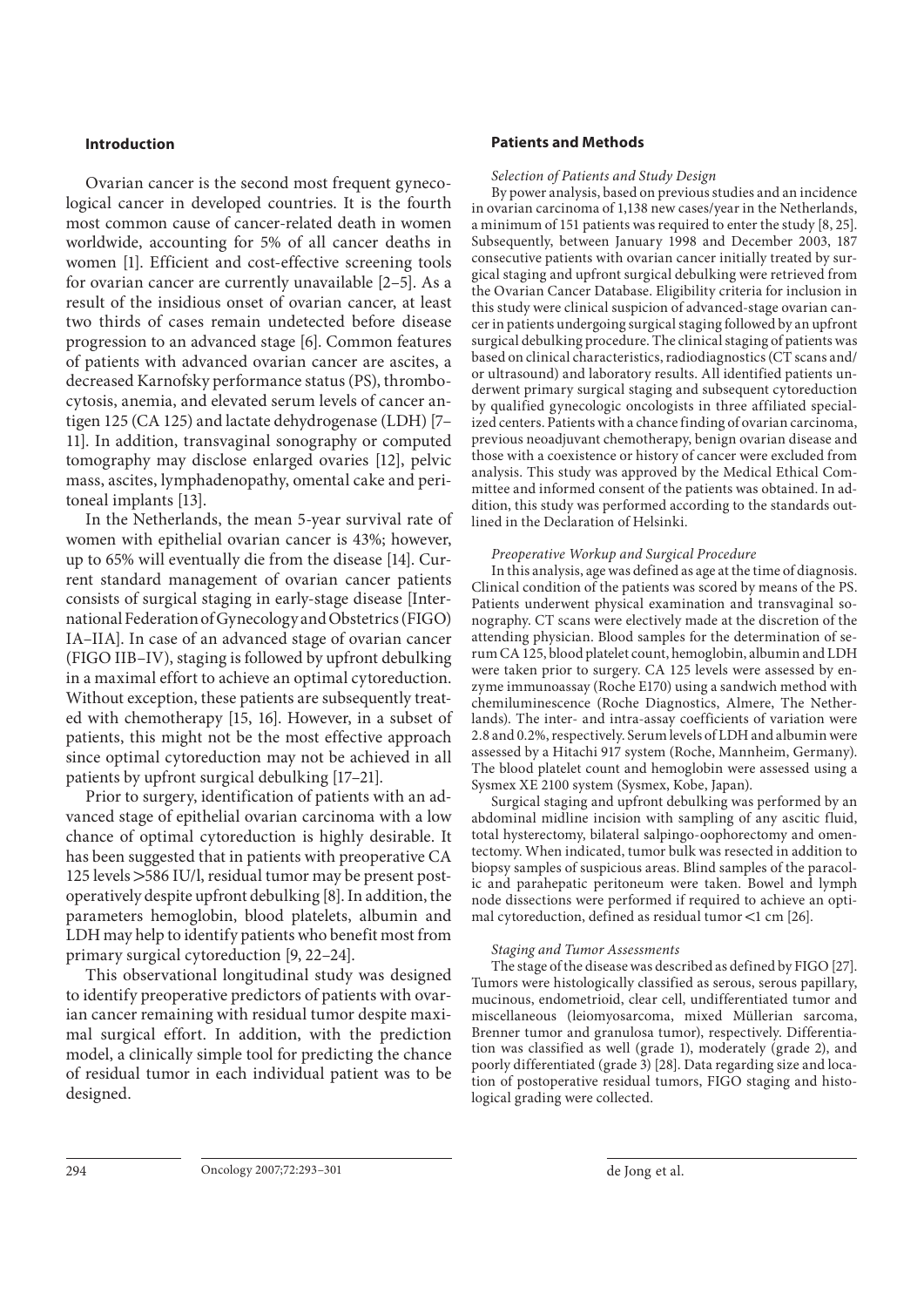#### *Statistical Analysis*

 The characteristics of the patients according to group are presented as means  $\pm$  SD. The unpaired Student t test was utilized for comparison of blood platelet count, serum hemoglobin, LDH, albumin and logarithmic-transformed CA 125 levels between the group with an optimal and suboptimal surgical debulking procedure, respectively. The  $\chi^2$  test was performed for comparison of the presence of preoperative ascites between the previously mentioned groups. These results were exploited for the detection of initial predictive parameters between the group of patients with an optimal and that with a suboptimal surgical cytoreduction, respectively. Subsequently, univariate and multivariate analyses by logistic regression with regard to the presence of residual tumor after the surgical intervention were performed. Backward stepwise elimination was utilized for the multivariate logistic analysis to predict patients remaining with residual tumor of  $>1$  cm with  $p < 0.05$  as cutoff level for elimination of non-significant predictors from the prognostic model. The area under the receiver-operating characteristic (ROC) curve (AUC) was exploited to assess the discriminative ability of the logistic models. The AUC generates the proportion of pairs (each pair consisting of 1 patient without and the other patient with the presence of residual tumor after surgery) in which the model predicts a higher probability of postoperative residual tumor of  $>1$  cm. A nomogram was generated by combining the calculated predictive parameters in the entire population with the model predicting the postoperative result. In addition, the  $\chi^2$  test was utilized for comparison of the secondary outcome parameters, i.e. FIGO stage, histological classification and grading, respectively.  $p < 0.05$  was considered to represent a statistically significant difference. The software package SPSS (SPSS, Chicago, Ill., USA) was employed for data analysis.

 As a result of the selection and estimation of eight potential predictors on a dataset with 85 events (patients with a suboptimal debulking procedure), correction for overfitting was performed [29]. The internal validity of the prognostic model was tested by a bootstrapping method in which the selection and estimation process was repeated 200 times. Each of these repetitions consisted of creating a new dataset (bootstrap sample) by drawing cases with replacement from the original data. The backward stepwise elimination process was performed on this dataset, yielding a set of selected predictors and parameter estimates [29, 30]. Resulting model estimates of each bootstrap sample were evaluated on the original data, and a shrinkage factor was estimated to correct for statistical overoptimism. The Hosmer-Lemeshow goodness-of-fit test was used to check for lack of fit of the final model [31].

#### **Results**

### *Recruitment and Demographic Characteristics of the Patients*

 Of the 187 patients enrolled in the study, 8 patients were not eligible for the study due to a history of breast cancer (n = 2), ovarian carcinoma as chance finding (n = 2), previous neoadjuvant chemotherapy  $(n = 2)$ , or the diagnosis of a borderline tumor  $(n = 1)$  or colon carcinoma





**Fig. 1.** Flow chart of the study population consisting of 187 patients with a suspected diagnosis of advanced-stage ovarian cancer (FIGO stage IIB–IV). Eight patients were excluded from the analysis. Optimal cytoreduction, defined as residual tumor ! 1 cm, was established in 53% of the patients.

 $(n = 1;$  fig. 1). In total, 179 patients with the clinical suspicion of advanced ovarian cancer undergoing a primary surgical cytoreduction procedure were analyzed. The median age of the patients was 61 (range 36–85) years and did not differ between the group with optimal cytoreduction and the group with a residual tumor  $>1$  cm. In 94 patients (53%), an optimal cytoreduction has been achieved. Among the 179 patients who were initially clinically staged as ovarian cancer at advanced stage, 36 patients were surgically staged as early-stage ovarian cancer (FIGO stage IA–IIA). Further details are listed in table 1.

#### *Preoperative Parameters*

 The PS was comparable in both groups. However, the presence of ascites was increased in the suboptimally cytoreduced group (68 cases; 80%) compared to the optimally cytoreduced group (47 cases;  $50\%$ ;  $p < 0.0005$ , table 1). The mean serum concentration of logarithmically transformed CA 125 was higher in the group of patients with postoperative residual tumor compared to the optimally cytoreduced group (2.88  $\pm$  0.68 vs. 2.51  $\pm$  0.71  $kU/l$ ;  $p < 0.0001$ , respectively). Serum albumin concentrations were lower in the suboptimally cytoreduced group in comparison to the optimally cytoreduced group  $(30.5 \pm 8.1 \text{ vs. } 36.6 \pm 5.8 \text{ g/l}; p < 0.0001, \text{ respectively};$ fig. 2). Serum hemoglobin was lower and blood platelets were higher in the group remaining with a residual tu $mor$   $>1$  cm compared to the group with residual tumor  $\leq 1$  cm (7.64  $\pm$  0.99 vs. 7.95  $\pm$  0.79 mmol/l, respectively,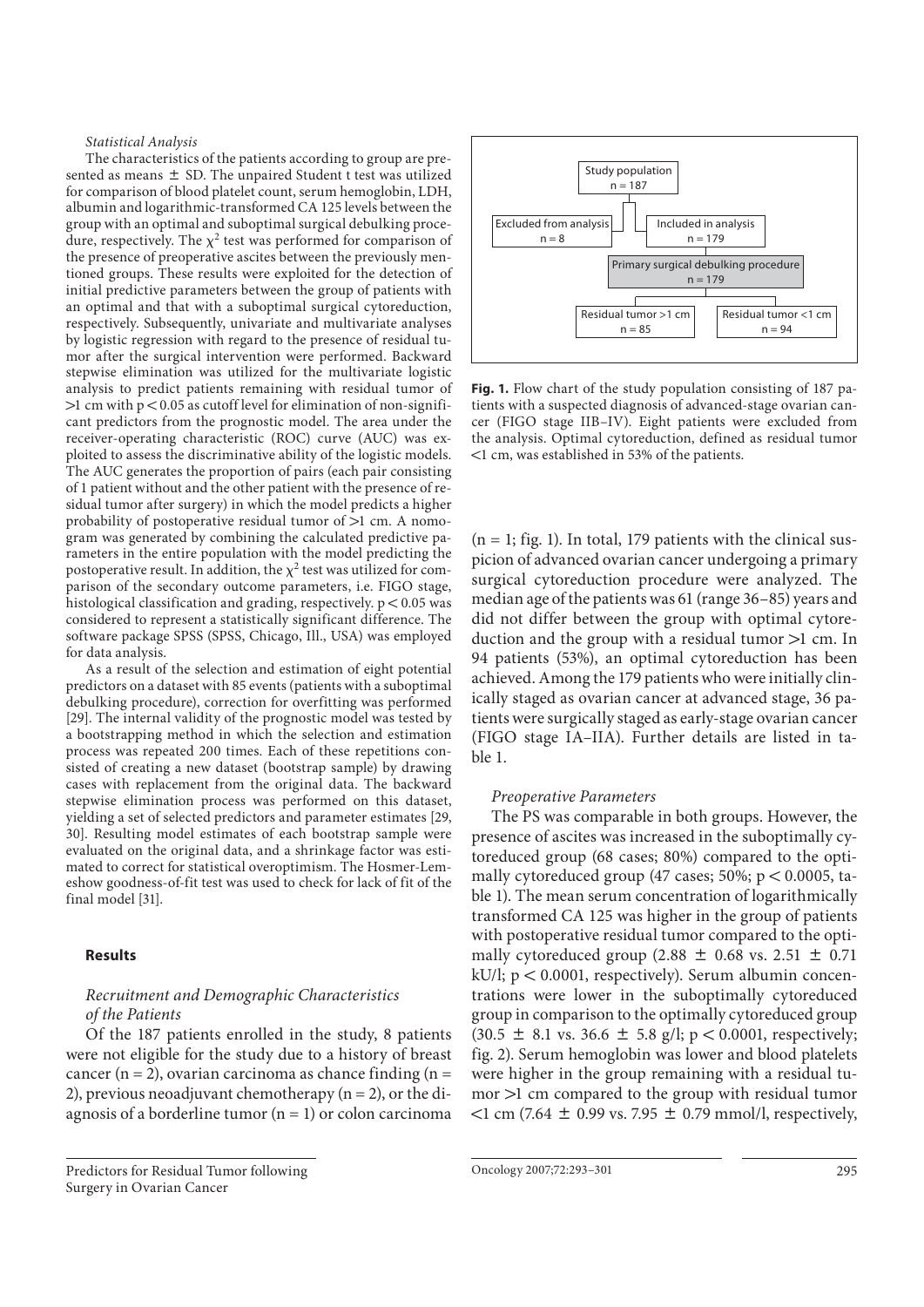



**Fig. 2.** Box and whisker plots of preoperative serum levels of CA 125 (a) and albumin (b), in 94 optimally cytoreduced patients and 85 patients with postoperative residual tumor  $>1$  cm. Optimal surgical cytoreduction is defined as  $\lt 1$  cm residual tumor [26].  $* p < 0.0001.$ 

**Fig. 3.** Box and whisker plots of preoperative serum levels of hemoglobin (a) and blood platelets (b) in 94 optimally cytoreduced patients and 85 patients with postoperative residual tumor  $>1$  cm. Optimal surgical cytoreduction is defined as <1 cm residual tumor [26].  $* p < 0.05$ ; \*\*  $p < 0.01$ .

| Characteristics                  | Study group     | Residual tumor<br>$\geq 1$ cm | Residual tumor<br>$<1$ cm | $p(x^2$ test) |
|----------------------------------|-----------------|-------------------------------|---------------------------|---------------|
| Patients                         | 179             | 85 (47%)                      | 94 (53%)                  |               |
| Age, years                       | $62 \pm 13$     | $64 \pm 12$                   | $61 \pm 13$               | <b>NS</b>     |
| Karnofsky PS, %                  | $95 + 7$        | $94 \pm 9$                    | $96 \pm 5$                | <b>NS</b>     |
| Ascites                          | 115 (64%)       | 68 (80%)                      | 47 (50%)                  | < 0.0005      |
| Serum parameters                 |                 |                               |                           |               |
| log CA 125, kU/l                 | $2.70 \pm 0.70$ | $2.88 \pm 0.68$               | $2.51 \pm 0.71$           | < 0.0001      |
| Albumin, g/l                     | $33.5 \pm 7.1$  | $30.5 \pm 8.1$                | $36.6 \pm 5.8$            | < 0.0001      |
| Hemoglobin, mmol/l               | $7.81 \pm 0.89$ | $7.64 \pm 0.99$               | $7.95 \pm 0.79$           | < 0.05        |
| Blood platelets, $\times 10^9/l$ | $357 \pm 123$   | $396 \pm 121$                 | $325 \pm 126$             | < 0.01        |

**Table 1.** Characteristics of the study population consisting of patients with suspected advanced-stage ovarian cancer

Means  $\pm$  SD or absolute numbers. Significant differences were assessed between the group with residual tumor  $\geq 1$  cm and the group with residual tumor <1 cm.

and 396  $\pm$  121 vs. 325  $\pm$  126  $\times$  10<sup>9</sup>/l; p < 0.05 and < 0.01, respectively; fig. 3). Serum LDH concentrations were comparable in both groups.

#### *Multivariate Analysis*

 The variables ascites, log CA 125, albumin, hemoglobin and blood platelets were statistically significantly different between both groups. Multivariate logistic regression, utilizing a backward elimination procedure, resulted in the subsequent elimination of blood platelets, hemoglobin and ascites from the prediction model (table 2). As a consequence, the AUC of the ROC curve consisting of a combination of log CA 125 and albumin was 0.79 compared to the AUC of the ROC curve of 0.73 of each of both parameters individually (fig. 4). The shrinkage factor of 0.78 was estimated from the boot-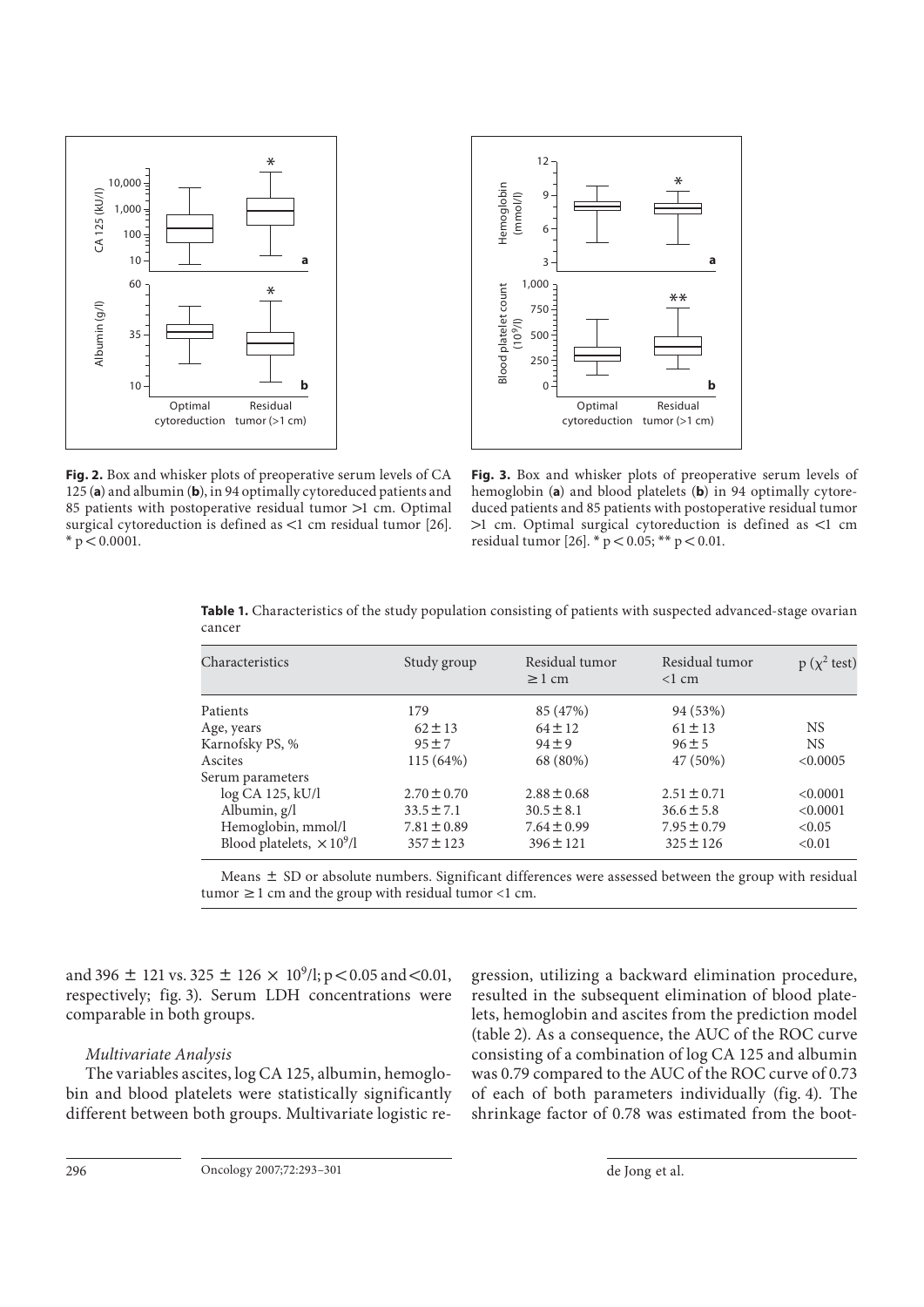| Variable        | Model log<br>likelihood | Model in<br>$-2 \log$<br>likelihood | d.f.         | Significance<br>of<br>difference |
|-----------------|-------------------------|-------------------------------------|--------------|----------------------------------|
| Step 1          |                         |                                     |              |                                  |
| Blood platelets | $-79.51$                | 0.03                                | 1            | 0.86                             |
| Hemoglobin      | $-80.34$                | 1.70                                | 1            | 0.20                             |
| Ascites         | $-80.64$                | 2.30                                | 1            | 0.13                             |
| Albumin         | $-84.82$                | 10.66                               | 1            | < 0.01                           |
| log CA 125      | $-83.70$                | 8.43                                | 1            | < 0.01                           |
| Step 2          |                         |                                     |              |                                  |
| Hemoglobin      | $-80.40$                | 1.77                                | 1            | 0.18                             |
| Ascites         | $-80.72$                | 2.43                                | 1            | 0.12                             |
| Albumin         | $-85.18$                | 11.34                               | $\mathbf{1}$ | < 0.01                           |
| $log CA$ 125    | $-84.13$                | 9.26                                | 1            | < 0.01                           |
| Step 3          |                         |                                     |              |                                  |
| Ascites         | $-81.66$                | 2.54                                | 1            | 0.11                             |
| Albumin         | $-87.07$                | 13.34                               | 1            | < 0.01                           |
| $log CA$ 125    | $-85.33$                | 9.87                                | 1            | < 0.01                           |
| Step 4          |                         |                                     |              |                                  |
| Albumin         | $-90.31$                | 17.29                               | 1            | < 0.01                           |
| $log CA$ 125    | $-88.93$                | 14.53                               | 1            | < 0.01                           |

**Table 2.** Backward stepwise elimination procedure of potential prognostic parameters

Logistic regression with backward elimination procedure of the potential predictive parameters blood platelets, hemoglobin, ascites, albumin, and CA 125. With step 4 the predictive parameters albumin and CA 125 for the prediction model are generated.

strap procedure. This indicates that in case of replication of this analysis, the resulting coefficients of the final model are on average 22% smaller. The Hosmer-Lemeshow goodness of fit showed no lack of fit of the final model to the data ( $p < 0.05$ ). The generated nomogram, consisting of CA 125 and albumin, for the probability of remaining with residual tumor  $>1$  cm is depicted in figure 5.

#### *FIGO Stage and Histology*

In the group with residual tumor  $>1$  cm, a higher FIGO stage was observed when compared to the optimally cytoreduced group ( $\chi^2$  = 56.7, d.f. 6; p < 0.0001). The tumors of the patients in the suboptimally cytoreduced group appeared to be less differentiated in comparison to the optimally cytoreduced group ( $\chi^2$  = 7.4, d.f. 2;  $p < 0.05$ ). In addition, a different histogenetic classification of the tumor between both groups was observed  $(\chi^2 = 18.6, d.f. 6; p < 0.005)$ . Table 3 provides secondary outcome parameters.

 Predictors for Residual Tumor following Surgery in Ovarian Cancer



**Fig. 4.** ROC curves of preoperative CA 125  $(\_\_\right)$ ; AUC = 0.73) and albumin ( $\cdots$ ; AUC = 0.73) serum levels. --- = The ROC curve of the prediction model consisting of both preoperative CA 125 and albumin serum levels  $(AUC = 0.79)$ .



**Fig. 5.** Nomogram for the prediction of postoperative residual tumor, defined as  $>1$  cm [26]. The left axis represents the preoperative CA 125 serum level, the right axis represents the preoperative albumin serum level. A straight line drawn between the preoperative CA 125 and the serum albumin level indicates the probability of postoperative residual tumor for an individual patient with ovarian cancer.

Oncology 2007;72:293–301 297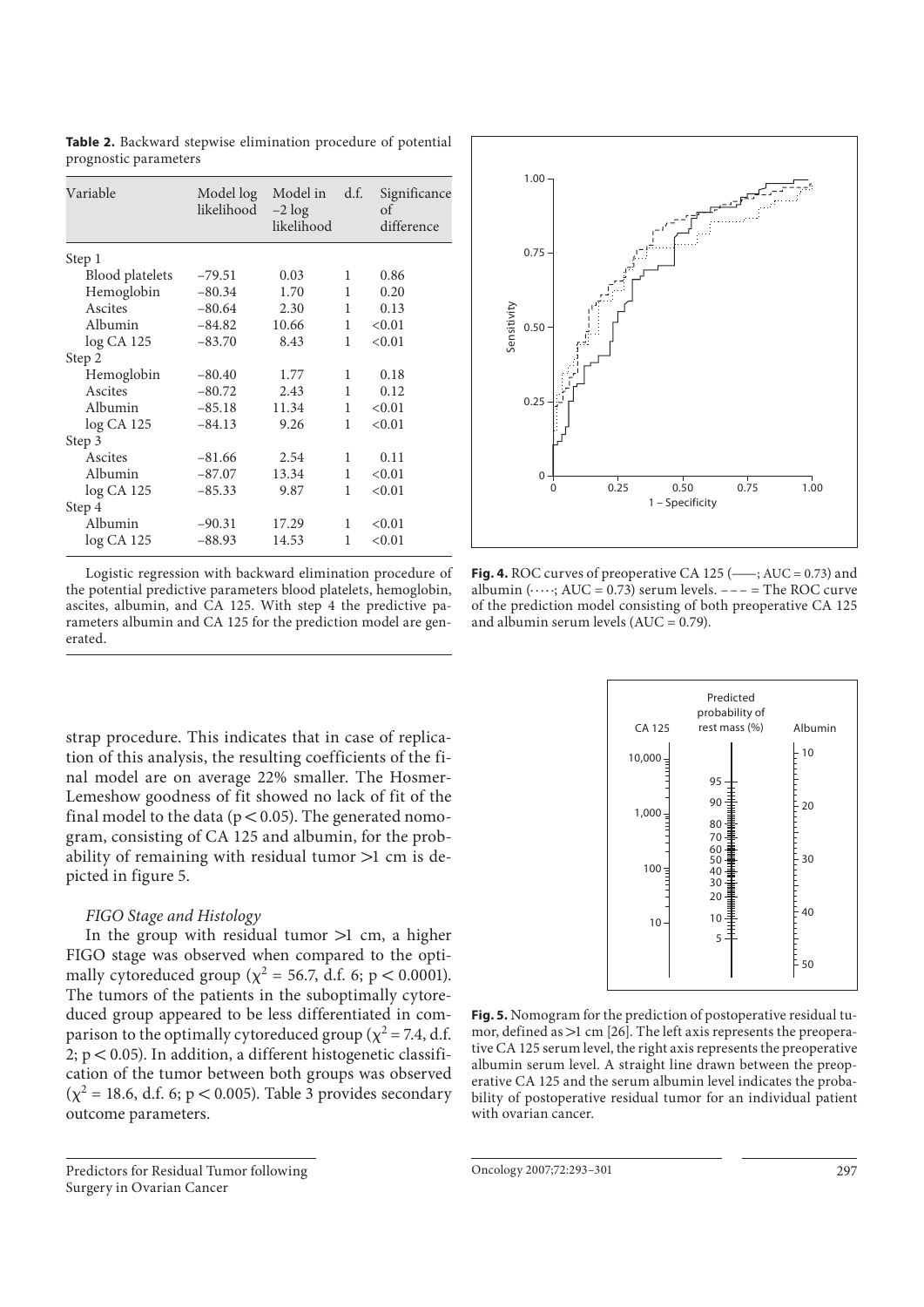| Parameters                | Study<br>group           | tumor<br>$\geq$ 1 cm | Residual Residual<br>tumor<br>$<1$ cm | Signifi-<br>cance          |
|---------------------------|--------------------------|----------------------|---------------------------------------|----------------------------|
| FIGO stage                |                          |                      |                                       | 56.7, d.f. 6<br>p < 0.0001 |
| IA-IIA                    | 36                       | $\theta$             | 36                                    |                            |
| <b>IIB</b>                | 2                        | $\theta$             | 2                                     |                            |
| <b>IIC</b>                | 3                        | 1                    | $\overline{c}$                        |                            |
| <b>IIIA</b>               | 7                        | $\mathbf{1}$         | 6                                     |                            |
| <b>IIIB</b>               | 7                        | 3                    | 5                                     |                            |
| <b>IIIC</b>               | 93                       | 55                   | 37                                    |                            |
| IV                        | 31                       | 25                   | 6                                     |                            |
| Total                     | 179                      | 85                   | 94                                    |                            |
| Histologic grade          |                          |                      |                                       | 6.9, d.f. 2<br>p < 0.05    |
| I                         | 15                       | 3                    | 12                                    |                            |
| II                        | 46                       | 19                   | 27                                    |                            |
| III                       | 114                      | 61                   | 53                                    |                            |
| Total                     | $175^{\rm a}$            | 83 <sup>b</sup>      | 92 <sup>c</sup>                       |                            |
| Histologic classification | 18.6, d.f. 5<br>p < 0.01 |                      |                                       |                            |
| Serous                    | 112                      | 62                   | 50                                    |                            |
| Mucinous                  | 15                       | 6                    | 9                                     |                            |
| Clear cell                | 14                       | 2                    | 12                                    |                            |
| Endometrioid              | 10                       | $\theta$             | 10                                    |                            |
| Undifferentiated          | 22                       | 12                   | 10                                    |                            |
| Miscellaneous             | 6                        | 3                    | 3                                     |                            |
| Total                     | 179                      | 85                   | 94                                    |                            |

**Table 3.** Secondary outcome parameters (absolute numbers) of the study population consisting of patients with suspected advanced-stage ovarian cancer

Significant differences between the group with residual tumor  $\geq$  1 cm and the group with residual tumor <1 cm were assessed by  $\chi^2$  tests with d.f. representing the degrees of freedom.

a In 4 patients histologic grading was not performed.

b Two patients with a granulosa tumor.

c One patient with a mixed Müllerian tumor and 1 patient with a leiomyosarcoma.

#### **Discussion**

 The median age of 61 years at the time of diagnosis in the study population was consistent with previous studies reporting a median age ranging from 56 to 61 years; the distribution of histological characteristics and FIGO stage of ovarian carcinoma was also in agreement with previous studies [8, 10, 32–35] . Based on preoperative criteria, all 179 patients were clinically suspected for an advanced stage of ovarian cancer (FIGO stage IIB–IV). Postsurgical data differed in 36 patients who were surgically staged as early-stage ovarian cancer (FIGO stage IA–IIA).

 In addition to the considerable number of patients who were in early and not advanced stage of the disease, a small number of patients had non-epithelial ovarian cancer according to postsurgical data. The concept of optimal debulking in epithelial ovarian cancer is solely validated in the advanced stage. Histological data and surgical staging of ovarian cancer according to FIGO criteria [27] were only assessed postoperatively. Including these (postsurgical) parameters aiming at establishing a preoperative prediction model for optimal debulking in ovarian cancer may be considered as a contradictio in terminis. Consequently, FIGO stage and histology, although important in the prognosis of ovarian cancer, were not considered as parameters in this analysis. A more accurate estimation of clinical staging, including histology, may be obtained by a preceding diagnostic laparoscopy [36]. However, these data were not available for the population studied.

 PS and age in the group of patients with postoperative residual tumor and the group of optimally cytoreduced patients were comparable. After primary surgery, 53% of our study patients, including those in the early stages of disease, were considered to be optimally cytoreduced  $\leq 1$  cm residual tumor). Although consistent with other studies [8, 32–35] , the optimal debulking rate achieved in this study may be low compared to other centers [37] . Surgical techniques utilized in the study population are considered as standard of care. However, ultra-aggressive cytoreduction including splenectomy and low anterior en bloc resection was subject to unfamiliarity [38, 39]. This may at least partly explain the lower optimal cytoreduction rate observed. Alternatively, feasibility and supplementary benefit of these aggressive techniques are unclear, and data of prospective randomized trials addressing these issues are lacking.

 In the group of optimally surgically cytoreduced patients, serum levels of CA 125 were lower compared to the suboptimally cytoreduced group. Indeed, previous studies demonstrated serum CA 125 levels may predict the cytoreducibility of ovarian cancer in patients with an advanced stage of the disease [8, 32, 33, 35, 40] . They appeared to be elevated in case of tumor implants in the peritoneum [41] . However, sensitivity and specificity of serum CA 125 levels in the diagnosis of ovarian malignancies may be limited. In addition, the relationship between tumor load and serum levels of CA 125 is inconclusive [42–44] .

 Serum albumin levels were significantly lower in the group of patients with postoperative residual tumor in comparison to optimally surgically cytoreduced patients.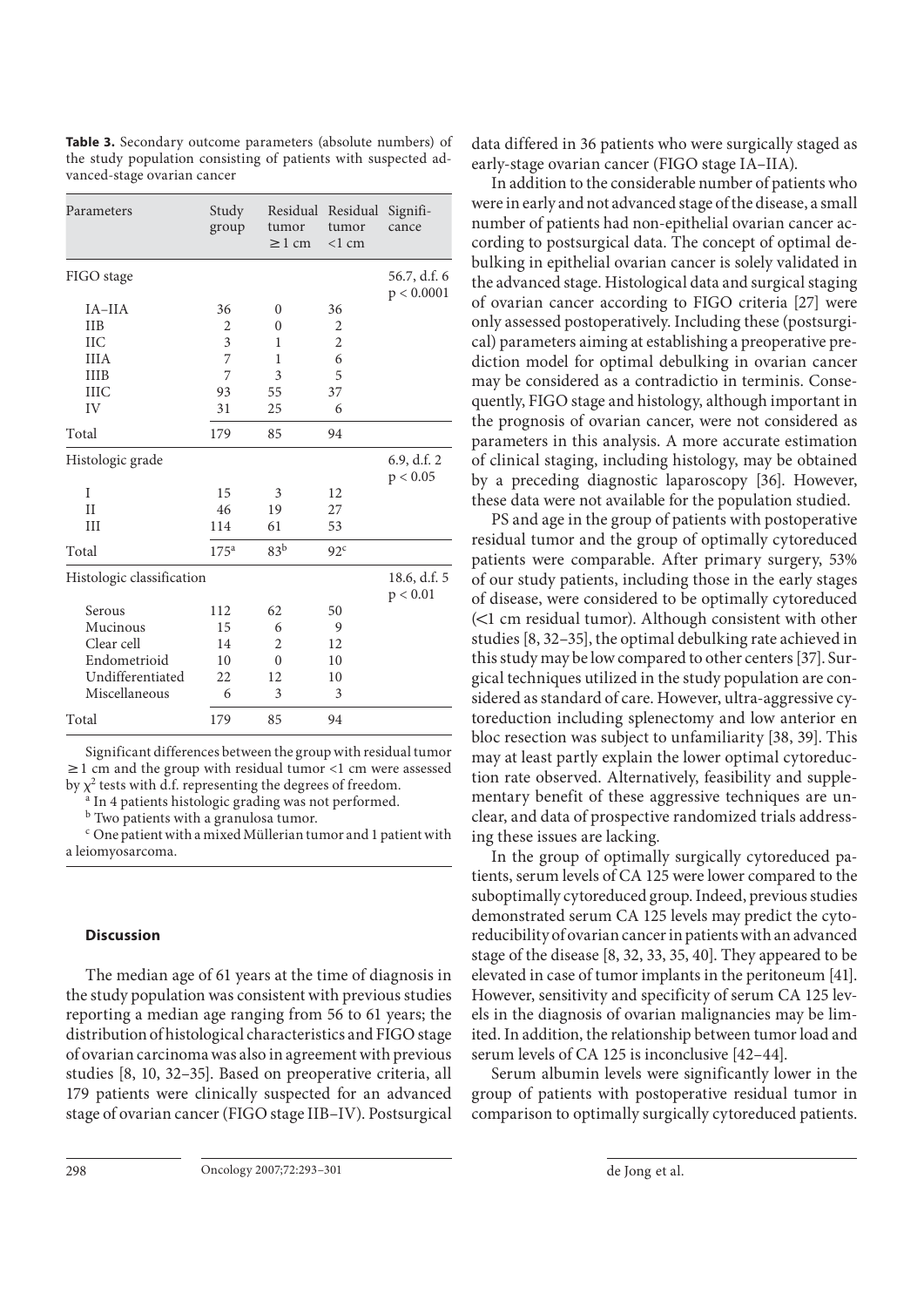Albumin might be predictive for survival in patients with an advanced stage of ovarian carcinoma [23, 45] . In addition, a preoperative serum albumin level  $\langle 35 \text{ g}/l$  may indicate a poor prognosis in terms of survival [23]. Consequently, serum levels of albumin may be a predictor for cytoreducibility of ovarian cancer. A possible explanation for this feature is that in case of disseminated disease, intra-abdominal tumor cells may preclude the resorption of peritoneal fluid, resulting in hypoalbuminemia [46]. In this study, the preoperative presence of ascites may indicate the cytoreducibility of patients with ovarian cancer in case the backward stepwise elimination in the multivariate logistic analysis was lacking serum albumin. Indeed, the presence of ascites is in turn related to serum albumin levels [23]. Previous studies demonstrated that the presence of ascites is related to the survival of patients with an advanced stage of ovarian cancer [10, 23].

 This study showed decreased preoperative hemoglobin levels in the group of patients with postoperative residual tumor in comparison to the optimally cytoreduced group. In addition, blood platelet count was elevated in the group with residual tumor. Although various studies demonstrated that low hemoglobin serum levels are related to poor survival in patients with ovarian cancer, a causal relationship remains to be established [11, 22, 47] . However, a relatively low serum level of hemoglobin may contribute to induction of angiogenesis and proliferation of tumor cells, reflecting an advanced stage of disease [48]. In addition, thrombocytosis might be an independent prognostic factor for the progression of disease and outcome of second-look laparotomy [9]. Serum LDH levels were comparable in the patients with suboptimal and optimal cytoreduction. Although LDH may have a predictive value for the prognosis of ovarian carcinoma, the relationship between LDH and the result of the surgical intervention was absent in this study [10, 49].

 In accordance with previous studies, a multivariate analysis was employed to identify parameters predicting cytoreducibility of ovarian carcinoma [8, 10, 47] . Of all potential parameters, solely the preoperative serum levels of CA 125 and albumin were able to predict the chance of an optimal surgical cytoreduction (when analyzed by multivariate logistic regression with backward elimination procedure). The AUC of the ROC curve for these parameters combined was approximately 80%. These two parameters were the independently predictive factors in the analysis, and the eliminated parameters may be mutually related. As suggested before, serum albumin and the presence of ascites are related in ovarian cancer. However, albumin is the stronger predictor when analyzed in these terms.

 In addition to the multivariate analysis, a nomogram based on these two parameters was generated according to a previously published method [50]. With the nomogram, the risk of postoperative residual tumor can be estimated for each individual patient. When optimal cytoreduction may be at stake, alternative treatments may be considered [51]. These data should be interpreted with caution. Although the proposed nomogram was internally validated, an external validation remains mandatory to apply the nomogram routinely in a wider context. In addition, bias related to inclusion and exclusion criteria could not be ruled out. A total of 3 patients, receiving a regimen of neoadjuvant chemotherapy, were not included in the trial. The nomogram is designed to select particularly patients eligible for an alternative approach. However, the ongoing EORTC 55971 trial, comparing neoadjuvant chemotherapy to upfront surgical cytoreduction in patients with an advanced stage of ovarian carcinoma, may establish the viability of such an alternative approach [52].

 Upfront debulking in advanced epithelial ovarian cancer remains the standard of care until non-inferiority trials demonstrate that a regimen of neoadjuvant chemotherapy may lead to similar results in terms of survival. Survival rates in patients with postoperative residual tumor  $<$ 1 cm are higher compared to those with  $>$ 1 cm residual tumor [26, 28]. However, radical surgery is associated with higher morbidity rates that may subsequently result in lower survival rates [53]. Hence, a regimen of neoadjuvant chemotherapy might be considered in ASA 1 and 2 patients with an approximately 80% predicted chance of residual tumor while neoadjuvant chemotherapy may be an acceptable alternative in ASA 3 and 4 patients with a much lower chance of residual tumor [54] .

 In conclusion, differences in preoperative serum levels of CA 125, albumin, hemoglobin and blood platelets were established between patients with postoperative residual tumor and those with an optimal surgical cytoreduction, as was the presence of ascites. In addition, serum CA 125 levels combined with serum albumin were strong preoperative predictors for tumor resectability in patients with ovarian cancer. In each individual patient with a suspected diagnosis of advanced-stage ovarian cancer, the proposed nomogram could be applied to inform the patient and to select the most effective treatment modality.

#### **Acknowledgment**

 The authors thank Christine Verwoerd-Dikkeboom for data management.

Predictors for Residual Tumor following Surgery in Ovarian Cancer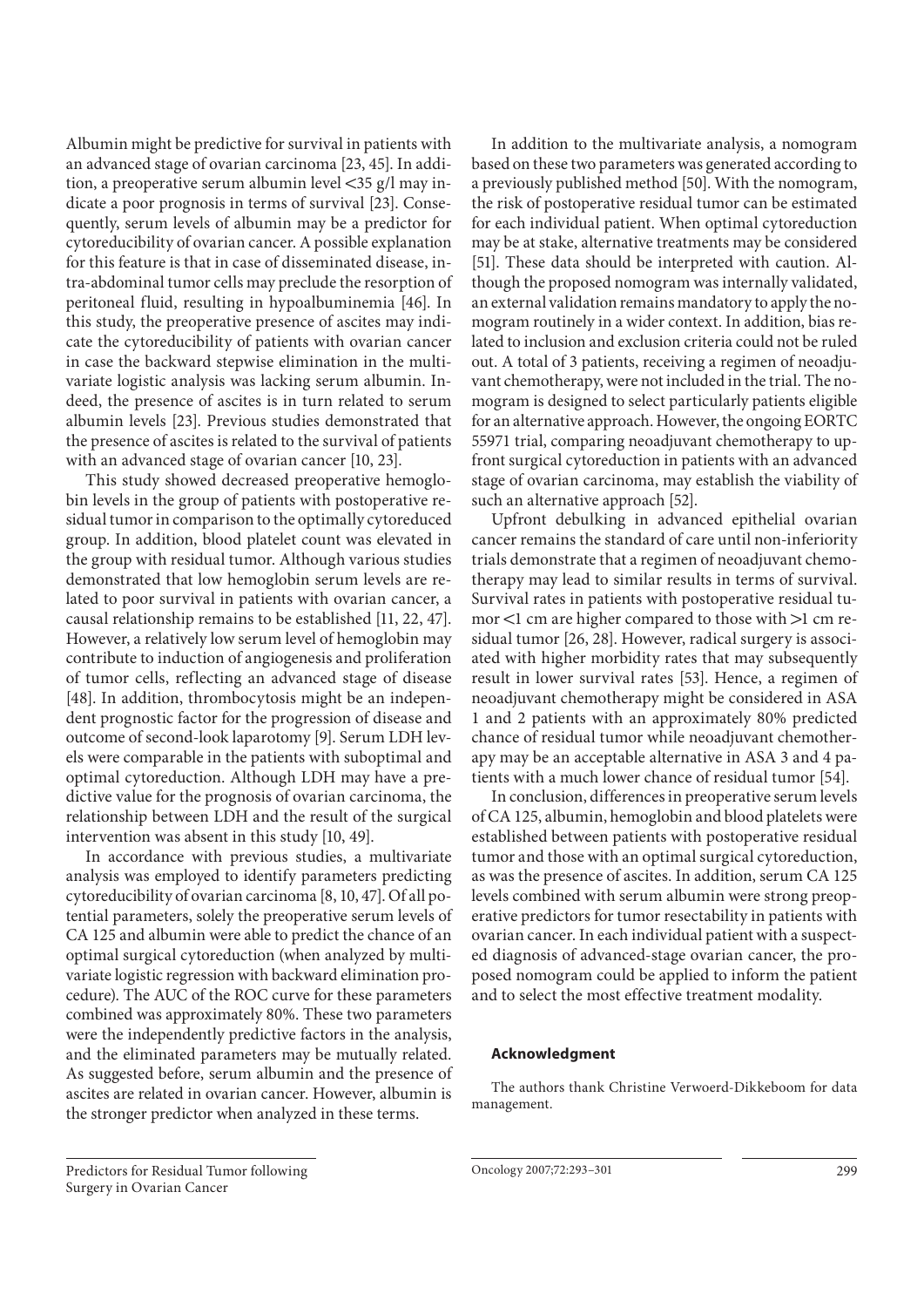#### **References**

- thelial ovarian cancer-treatment at first diagnosis. Part I. Lancet Oncol 2002;3:529– 536.
- >2 Grover S, Quinn MA, Weideman P, Koh H, →15 Aure JC, Hoeg K, Kolstad P: Clinical and his-Robinson HP, Rome R, Cauchi M: Screening for ovarian cancer using serum CA125 and vaginal examination: report on 2550 fe-295.
- 3 Bell R, Petticrew M, Sheldon T: The performance of screening tests for ovarian cancer: results of a systematic review. Br J Obstet Gynaecol 1998;105:1136–1147.
- 4 Menon U, Jacobs IJ: Ovarian cancer screening in the general population: current status. Int J Gynecol Cancer 2001;11(suppl 1):3–6.
- 5 Varras M: Benefits and limitations of ultrasonographic evaluation of uterine adnexal lesions in early detection of ovarian cancer. Clin Exp Obstet Gynecol 2004;31:85–98.
- 6 Petterson F: Annual report on the results of treatment in gynecological cancer, FIGO, 1994. Stockholm, International Federation of Gynecology and Obstetrics, 1994, vol 22, pp 83–102.
- 7 Mor V, Laliberte L, Morris JN, Wiemann M: The Karnofsky Performance Status Scale. An examination of its reliability and validity in a research setting. Cancer 1984;53:2002– 2007.
- 8 Brockbank EC, Ind TE, Barton DP, Shepherd JH, Gore ME, A'Hern R, Bridges JE: Preoperative predictors of suboptimal primary surgical cytoreduction in women with clinical evidence of advanced primary epithelial ovarian cancer. Int J Gynecol Cancer 2004; 21 14:42–50.
- 9 Bozkurt N, Yuce K, Basaran M, Kose F, Ayhan A: Correlation of platelet count with sec- $\geq 22$ ond-look laparotomy results and disease progression in patients with advanced epithelial ovarian cancer. Obstet Gynecol 2004; 103:82–85.
- 10 Chi DS, Liao JB, Leon LF, Venkatraman ES, Hensley ML, Bhaskaran D, Hoskins WJ: 23 Identification of prognostic factors in advanced epithelial ovarian carcinoma. Gynecol Oncol 2001;82:532–537.
- 11 Obermair A, Handisurya A, Kaider A, Sevelda P, Kolbl H, Gitsch G: The relationship of  $\geq 24$ pretreatment serum hemoglobin level to the survival of epithelial ovarian carcinoma patients: a prospective review. Cancer 1998;83: 726–731.
- 12 Herrmann UJ Jr, Locher GW, Goldhirsch A: Sonographic patterns of ovarian tumors: prediction of malignancy. Obstet Gynecol 1987;69:777–781.
- 13 Mamtora H, Isherwood I: Computed tomography in ovarian carcinoma: patterns of disease and limitations. Clin Radiol 1982;33: 165–171.
- 1 Harries M, Gore M: Chemotherapy for epi- > 14 Gatta G, Lasota MB, Verdecchia A: Survival > 27 International Federation of Gynecology and of European women with gynaecological tumours, during the period 1978–1989. Eur J Cancer 1998;34:2218–2225.
	- tologic studies of ovarian carcinoma. Longterm follow-up of 990 cases. Obstet Gynecol 1971;37:1–9.
	- males. Int J Gynecol Cancer 1995;5:291– 16 Hoskins WJ, McGuire WP, Brady MF, Homesley HD, Creasman WT, Berman M, Ball H, Berek JS: The effect of diameter of largest residual disease on survival after primary cytoreductive surgery in patients with suboptimal residual epithelial ovarian carcinoma. Am J Obstet Gynecol 1994;170:974– 979.
		- 17 Morice P, Dubernard G, Rey A, Atallah D, Pautier P, Pomel C, Lhommé C, Duvillard P, surgery compared with primary debulking surgery in advanced stage ovarian cancer. J Am Coll Surg 2003;197:955–963.
		- 18 Park TW, Kuhn WC: Neoadjuvant chemotherapy in ovarian cancer. Expert Rev Anticancer Ther 2004;4:639–647.
		- 19 Jacob JH, Gershenson DM, Morris M, Copeland LJ, Burke TW, Wharton JT: Neo-adjuvant chemotherapy and interval debulking surgery for advanced epithelial ovarian cancer. Gynecol Oncol 1991;42:146–150.
		- 20 Lawton FG, Redman CW, Luesley DM, Chan KK, Blackledge G: Neo-adjuvant (cytoreductive) chemotherapy combined with intervention debulking surgery in advanced, unresected epithelial ovarian cancer. Obstet Gynecol 1989;73:61–65.
			- Schwartz PE, Chambers JT, Makuch R: Neoadjuvant chemotherapy for advanced ovarian cancer. Gynecol Oncol 1994;53:33–37.
		- 22 Obermair A, Petru E, Windbichler G, Peters-Engl C, Graf AH, Stummvoll W, Kaider A, Kurschel S, Kölbl H, Sevelda P: Significance of pretreatment serum hemoglobin and survival in epithelial ovarian cancer. Oncol Rep > 37 2000;7:639–644.
		- Parker D, Bradley C, Bogle SM, Lay J, Masood M, Hancock AK, Naylor B, Price JJ: Serum albumin and CA125 are powerful predictors Obstet Gynaecol 1994;101:888–893.
		- Yuce K, Baykal C, Genc C, Al A, Ayhan A: Diagnostic and prognostic value of serum and peritoneal fluid lactate dehydrogenase in epithelial ovarian cancer. Eur J Gynaecol Oncol 2001;22:228–232.
		- 25 Netherlands Cancer Registry: Incidence rates of ovarian cancer 1998–2002. http:// www.ikcnet.nl (accessed November 2006).
		- 26 Hoskins WJ, Bundy BN, Thigpen JT, Omura GA: The influence of cytoreductive surgery on recurrence-free interval and survival in small-volume stage III epithelial ovarian cancer: a Gynecologic Oncology Group study. Gynecol Oncol 1992;47:159–166.
- Obstetrics: Changes in definitions of clinical staging for carcinoma of the cervix and ovary. Am J Obstet Gynecol 1987;156:263–264.
- 28 DiSaia PJ, Creasman WT: Epithelial ovarian cancer; in DiSaia PJ, Creasman WT (eds): Clinical Gynecologic Oncology, ed 6. St. Louis, Mosby, 2002, pp 289–343.
- Harrell FE Ir, Lee KL, Mark DB: Multivariable prognostic models: issues in developing models, evaluating assumptions and adequacy, and measuring and reducing errors. Stat Med 1996;15:361–387.
- 30 Van Houwelingen JC, Le Cessie S: Predictive value of statistical models. Stat Med 1990;9: 1303–1325.
	- 31 Hosmer DW, Lemeshow S: Applied Logistic Regression, ed 2. New York, Wiley, 2000.
- Castaigne D: Results of interval debulking 32 Eltabbakh GH, Mount SL, Beatty B, Simmons-Arnold L, Cooper K, Morgan A: Factors associated with cytoreducibility among women with ovarian carcinoma. Gynecol Oncol 2004;95:377–383.
	- Saygili U, Guclu S, Uslu T, Erten O, Demir N, Onvural A: Can serum CA 125 levels predict the optimal primary cytoreduction in patients with advanced ovarian carcinoma? Gynecol Oncol 2002;86:57–61.
	- 34 Cooper BC, Sood AK, Davis CS, Ritchie JM, Sorosky JI, Anderson B, Buller RE: Preoperative CA 125 levels: an independent prognostic factor for epithelial ovarian cancer. Obstet Gynecol 2002;100:59–64.
	- 35 Chi DS, Venkatraman ES, Masson V, Hoskins WJ: The ability of preoperative serum CA 125 to predict optimal primary tumor cytoreduction in stage III epithelial ovarian carcinoma. Gynecol Oncol 2000;77:227–231.
	- 36 Vergote I, Marquette S, Amant F, Berteloot P, Neven P: Port-site metastases after open laparoscopy: a study in 173 patients with advanced ovarian carcinoma. Int J Gynecol Cancer 2005;15:776–779.
	- 37 Eisenkop SM, Friedman RL, Wang HJ: Complete cytoreductive surgery is feasible and maximizes survival in patients with advanced epithelial ovarian cancer: a prospective study. Gynecol Oncol 1998;69:103–108.
- of survival in epithelial ovarian cancer. Br J 38 Eisenkop SM, Spirtos NM, Lin WC: Splenectomy in the context of primary cytoreductive operations for advanced epithelial ovarian cancer. Gynecol Oncol 2006;100:344–348.
	- 39 Park JY, Seo SS, Kang S, Lee KB, Lim SY, Choi HS, Park SY: The benefits of low anterior en bloc resection as part of cytoreductive surgery for advanced primary and recurrent epithelial ovarian cancer patients outweigh morbidity concerns. Gynecol Oncol 2006; 103:977–984.
	- 40 Gemer O, Segal S, Kopmar A: Preoperative CA-125 level as a predictor of non optimal cytoreduction of advanced epithelial ovarian cancer. Acta Obstet Gynecol Scand 2001; 80:583–585.